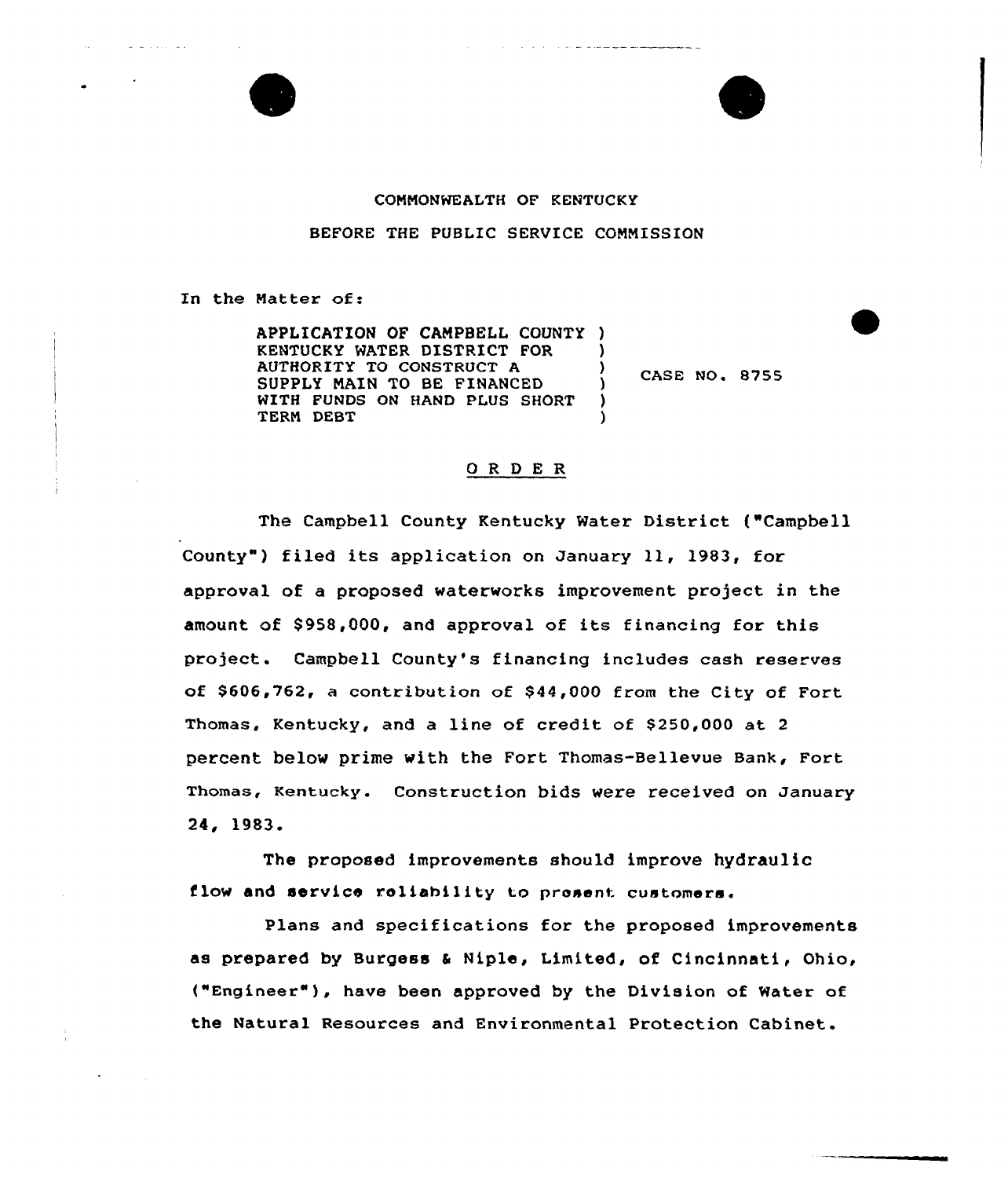



الأسابان والمتابع

<sup>A</sup> hearing was held Narch 22, 1983, in the offices of the Public Service Commission, Frankfort, Kentucky. There were no intervenors in this proceeding, and no protests were entered.

The Public Service Commission, after consideration of the application and evidence of record and being advised, is of the opinion and finds that:

). Public convenience and necessity require that the construction proposed in the application and record be performed and that a certificate of public convenience and necessity be granted.

2. The proposed project includes construction of about 13,610 feet of a 16-inch pipeline along Fort Thomas Avenue from Alexandria Pike north to Campbell County's existing pump station. The low bids received for this work totaled \$ 812,231, which will require about \$958,000 after allowances are made for fees, contingencies and other indirect costs.

3. Any construction deviations from the contract plans and specifications herein approved which could adversely affect service to any customer should be subject to prior approval of this Commission.

4. The proposed borrowing of \$250,000 is for lawful objects within the corporate purposes of Campbell County, is necessary and appropriate for and consistent with the proper performance of services to the public by Campbell County,

 $-2-$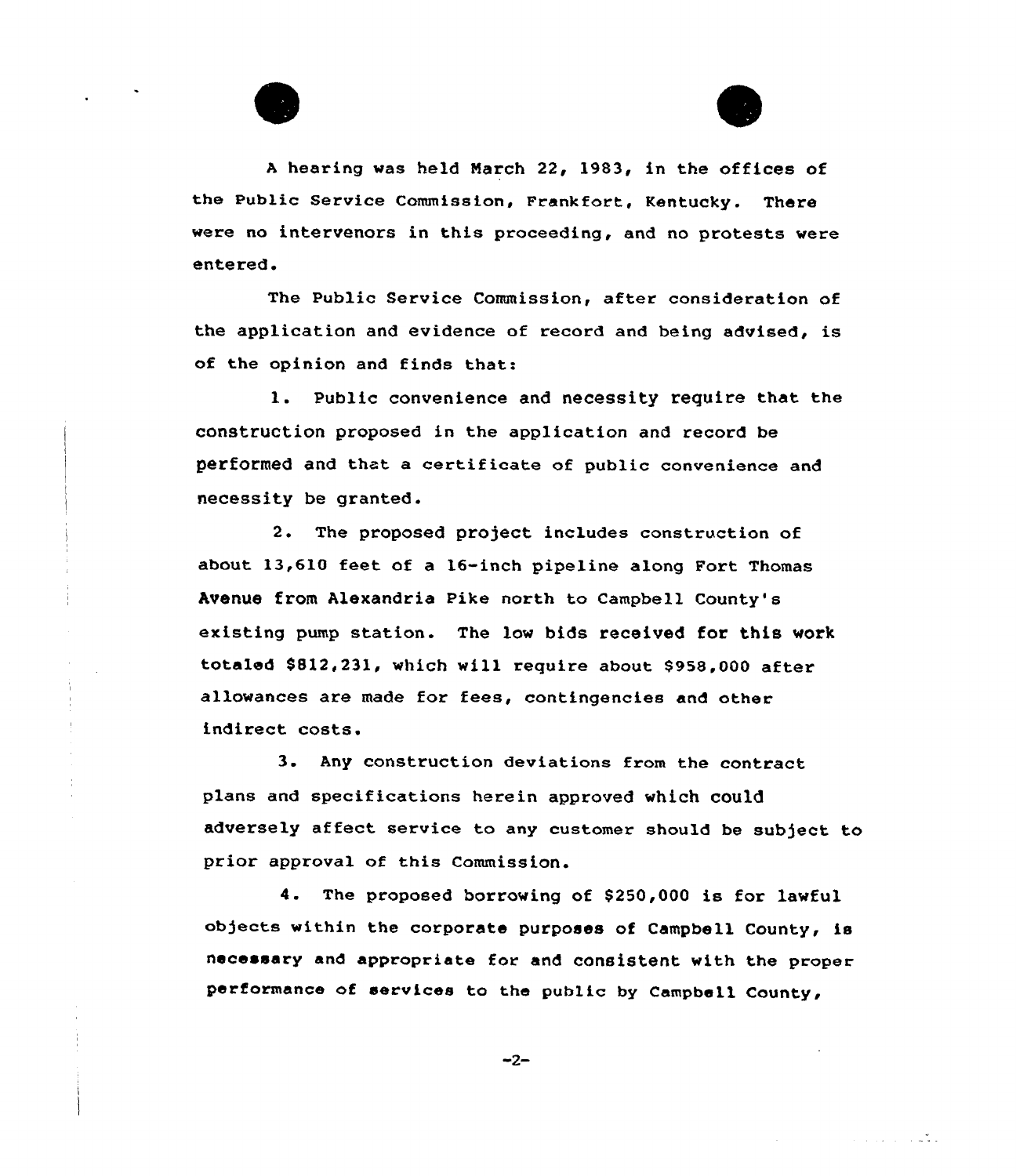will not impair its ability to perform these services and is reasonably necessary and appropriate for such purposes.

S. Campbell County should furnish duly verified documentation of the total cost of this project including the cost of construction and all other capitalized costs (engineering, legal, administrative, etc.} within <sup>60</sup> days of the date that constructon is substantially completed.

6. Campbell County's contract with its Engineer should require the provision of full-time resident inspection under the general supervision of a professional engineer with a Kentucky registration in civil or mechanical engineering. This supervison and inspection should insure that the construction work is done in accordance with the contract plans and specifications and in conformance with the best practices of the construction trades involved in the project.

7. Campell County should require the Engineer to furnish to the Commission a copy of the as-built plans and a signed statement that the construction has been satisfactorily completed in accordance with the contract plans and specifications, within 60 days of the date of substantial completion of this construction.

IT IS THEREFORE ORDERED that Campbell County be and it hereby is granted <sup>a</sup> certificate of public convenience and necessity to proceed with the proposed construction project as set forth in the plans and specifications of record herein.

$$
-3-
$$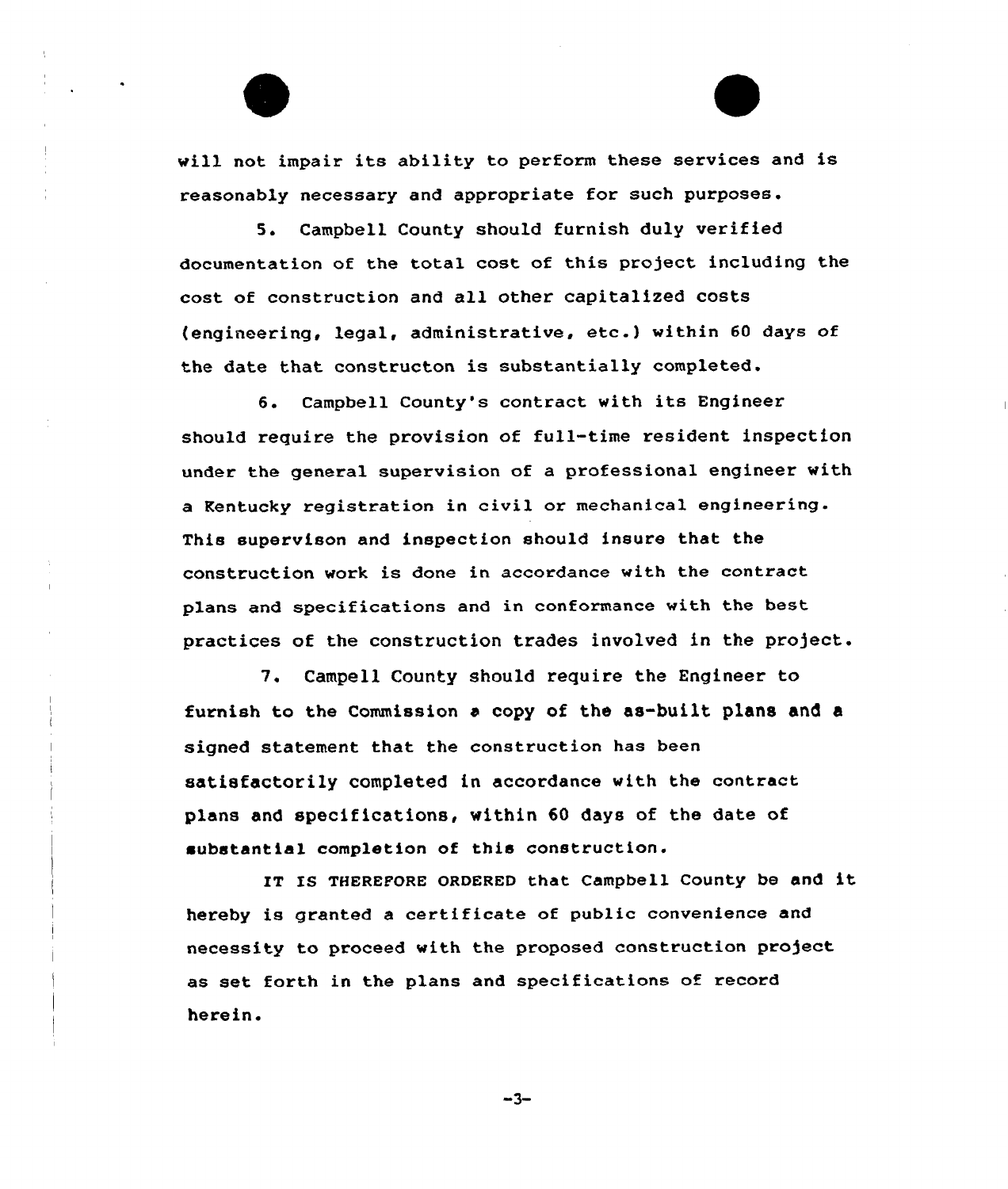IT IS FURTHER ORDERED that any construction deviations from the contract plans and specifications approved herein which could adversely affect the service to any customer shall be subject to the prior approval of this Commission.

IT IS FURTHER ORDERED that Campbell County's plan for financing its construction work in the amount of \$958,000, including cash reserves of \$606,762, a contribution of \$44,000 from the City of Port Thomas, and a line of credit with the Fort Thomas-Bellevue Bank, Fort Thomas, Kentucky, of \$250,000 at <sup>2</sup> percent below prime for a period of 12 months be and it hereby is approved.

IT IS FURTHER ORDERED that Campbell County shall file with the Commission duly verified documentation which shows the total costs of the construction herein certificated including all capitalized costs (engineering, legal, administrative, etc.} within <sup>60</sup> days of the date that construction is substantially completed.

IT IS PURTHER ORDERED that the contract between Campbell County and its Engineer shall require the provision of full-time resident inspection under the general supervision of a professional engineer with a Kentucky registration in civil or mechanical engineering. This supervision and inspection shall insure that the construction work is done in accordance with the contract plans and specifications and in conformance with the best practices of the construction trades involved in the project.

 $-4-$